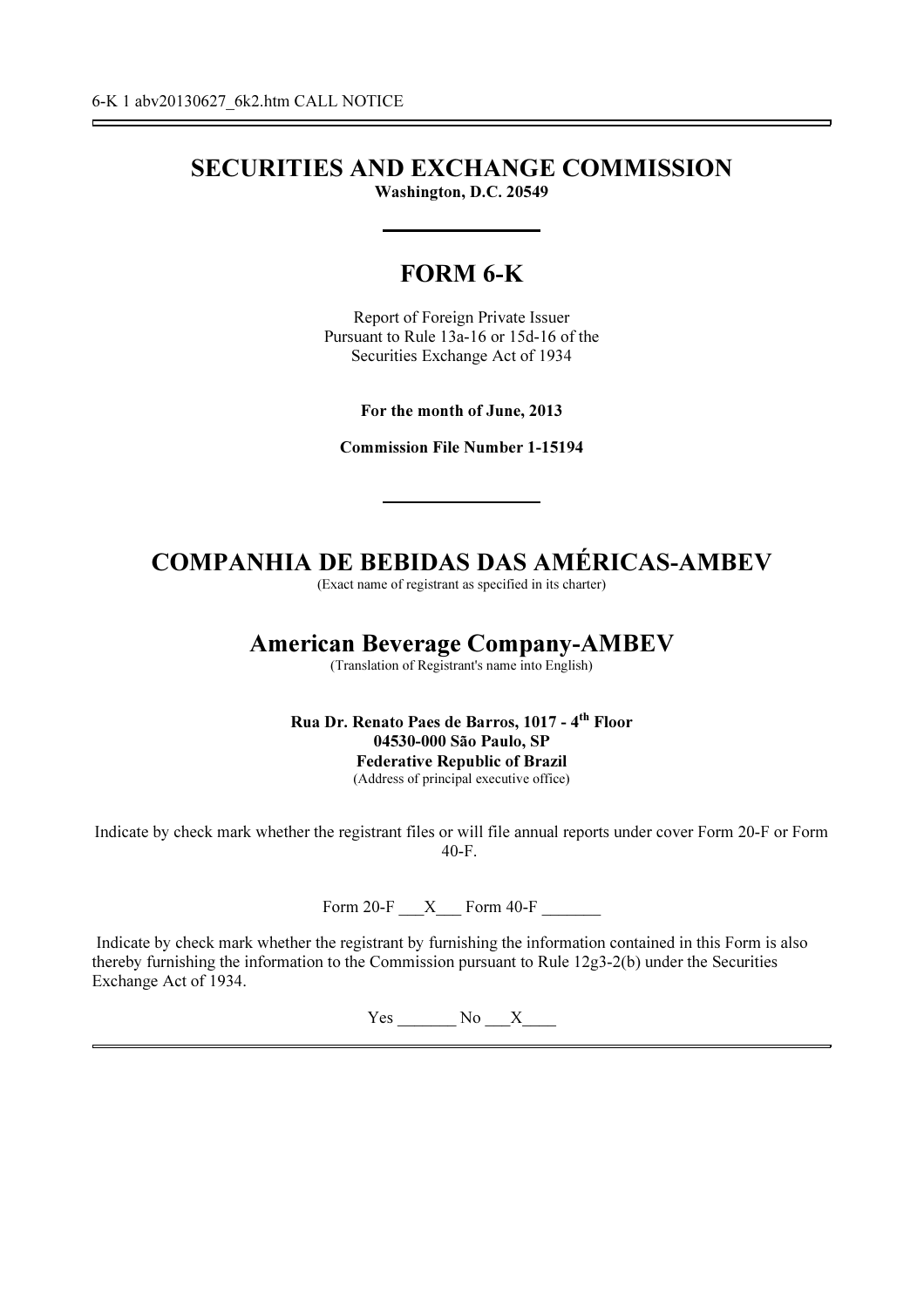### COMPANHIA DE BEBIDAS DAS AMÉRICAS – AMBEV

CNPJ/MF No. 02.808.708/0001-07 NIRE No. 35.300.157.770 Publicly-held Company

### EXTRAORDINARY GENERAL MEETING CALL NOTICE

The shareholders of Companhia de Bebidas das Américas – Ambev ("Company") are hereby invited to meet, on July 30, 2013, at 10:00 a.m., at the Company's headquarters, located in the city of São Paulo, State of São Paulo, Brazil, at Rua Dr. Renato Paes de Barros, 1,017, 4<sup>th</sup> floor (part), blocks 41 and 42, Itaim Bibi, in an Extraordinary General Shareholders' Meeting ("EGM") to decide on the following AGENDA:

- (i) to review, discuss and approve the Protocol and Justification of the merger into the asset base of Ambev S.A. (CNPJ  $n^{\circ}$  07.526.557/0001-00) of all shares issued by the Company and not held by Ambev S.A. (the "Stock Swap Merger") and to authorize the Company's Executive Officers to subscribe, on behalf of the Company's shareholders, the resulting capital increase of Ambev S.A. and to perform all other acts necessary for the implementation of the Stock Swap Merger;
- (ii) to amend the header of Section 5 of the Company's Bylaws in order to reflect any capital increases approved within the limits of the Company's authorized capital and ratified by the Board of Directors through the date of the EGM;
- (iii) if the Stock Swap Merger is approved, to cancel all shares issued by the Company and held in treasury on the date of the EGM, without reducing the value of the Company's capital stock, thereby amending accordingly the header of Section 5 of the Company's Bylaws; and
- (iv) in order to reflect the bylaw amendments proposed in items (ii) and (iii) above, to restate the Bylaws of the Company according to the Management Proposal.

### General Information:

- > All documents in connection with the agenda of the EGM are available at the Company's headquarters, on the Company's Investor Relations' website (http://ir.ambev.com.br/) and on the websites of the Brazilian Stock Exchange - BM&FBOVESPA S.A. (www.bmfbovespa.com.br), the Brazilian Securities Commission - CVM (www.cvm.gov.br) and the U.S. Securities and Exchange Commission (www.sec.gov).
- $\triangleright$  The Company's minority common and preferred shareholders will participate in the decision-making process regarding the Stock Swap Merger. At the EGM, the minority holders of Company preferred shares will have the opportunity to express their position on the Stock Swap Merger as a separate class. The controlling shareholders of the Company have already informed the Company's management that their vote on the EGM will be bound to the position to be expressed, as separate classes, by minority holders of Company preferred and common shares. Therefore, the Company's controlling shareholders will either abstain from voting or vote their Company shares so as to uphold the opinion on the Stock Swap Merger that the majority of the minority-held Company common and preferred shares shall express, as separate classes, at the EGM. Therefore, the Stock Swap Merger will only be implemented through favorable, separate-class opinions of the majority of the minority-held preferred and common shares of the Company participating in the EGM.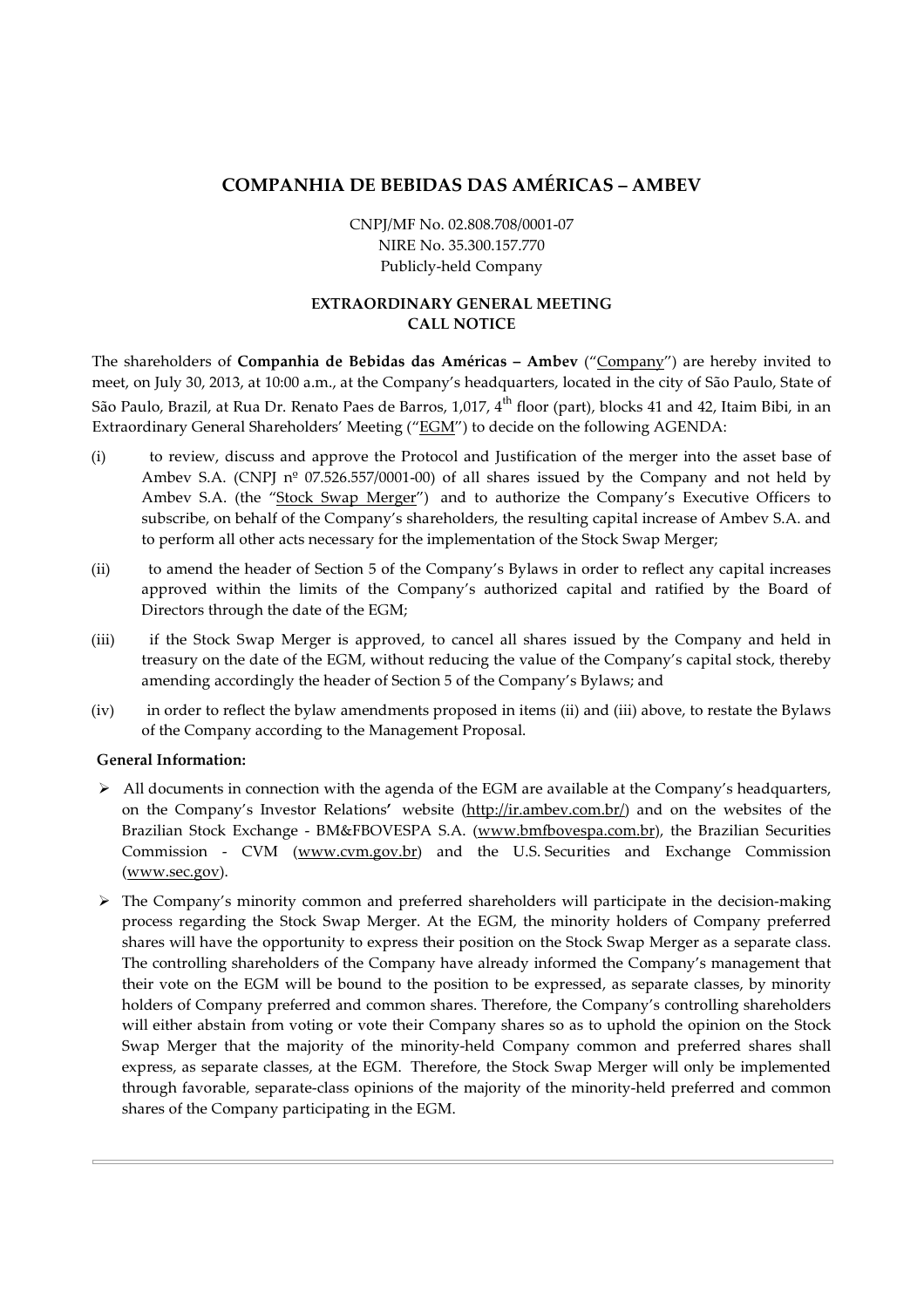- Shareholders or their legal representatives willing to attend the EGM shall present valid proof of identification. It is hereby requested that proxies containing special powers for representation in the EGM be delivered to the Company's Legal Department, located at its headquarters, to the attention of the Company's General Counsel, Mr. Pedro de Abreu Mariani, preferably at least three (3) business days in advance of the EGM.
- $\triangleright$  Participant shareholders of the Fungible Custody of Registered Shares (Custódia Fungível de Ações Nominativas) of the BM&FBOVESPA S.A. wishing to participate in the EGM shall present a statement setting forth their corresponding equity interest in the Company to be issued by a competent depositary institution within forty-eight (48) hours of the EGM.

#### São Paulo, June 28, 2013.

#### Victorio Carlos De Marchi Co-chairman of the Board of Directors

#### Additional Information and Where to Find:

In connection with the Stock Swap Merger, on June 28, 2013 Ambev S.A. filed with the U.S. Securities and Exchange Commission (the "Commission") a registration statement on Form F-4 that contains a prospectus, which may be subject to change. Investors and security holders of Ambev S.A. are urged to read these materials and the definitive versions thereof, as well as any other relevant documents filed with the Commission as they become available, because they contain and will contain important information about Ambev S.A., the Company and the Stock Swap Merger. The prospectus filed with the Commission on June 28, 2013 as part of the registration statement, the definitive version of the prospectus and other relevant materials (when they become available), and any other documents filed by Ambev S.A. with the Commission, may be obtained free of charge at the Commission's website at **WWW.Sec.gov** or from the Company.